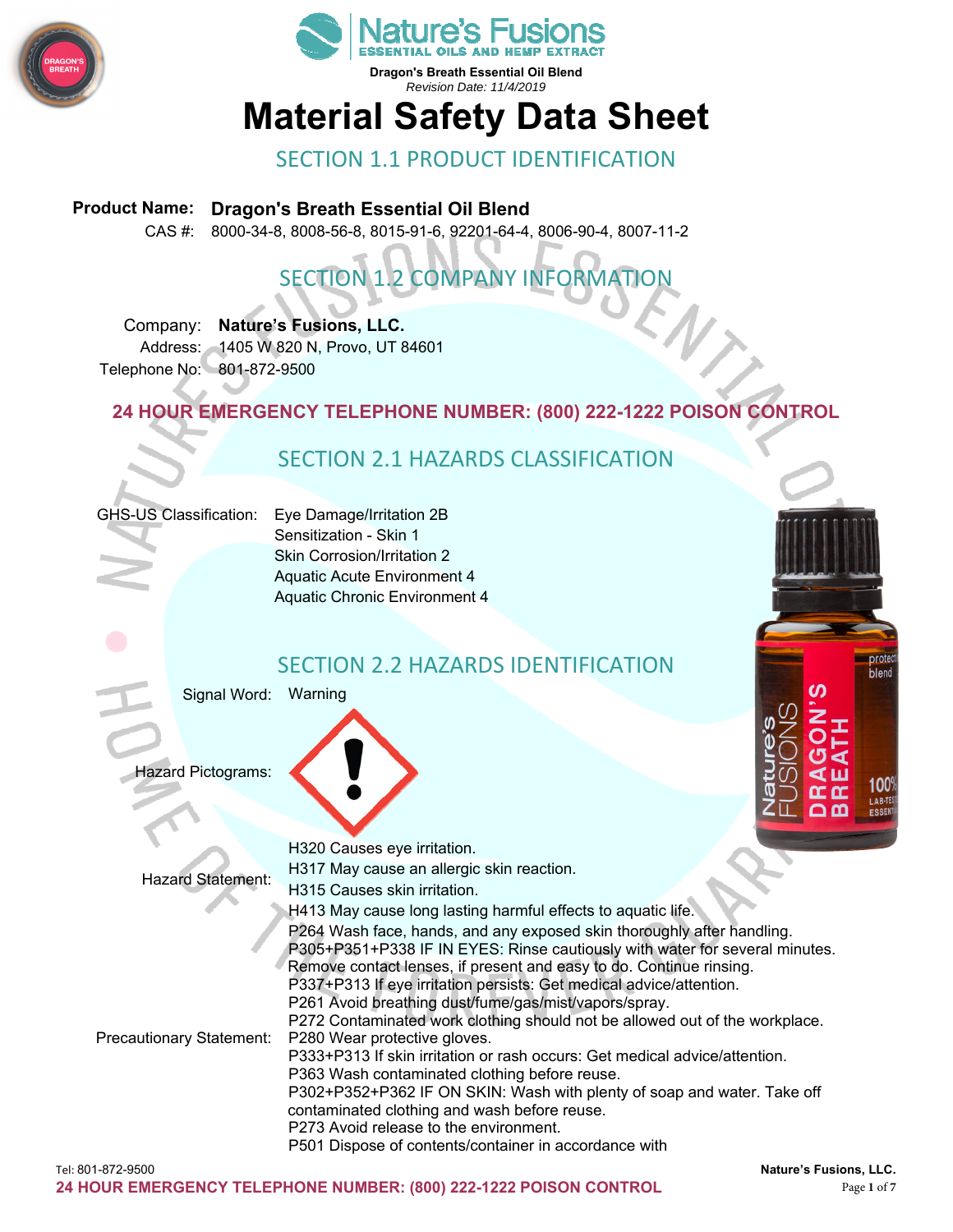



local/regional/national/international regulations.

#### SECTION 2.3 OTHER HAZARDS INDENTIFICATION

Other Hazards: No additional information available.

#### SECTION: 3. COMPOSITION / INFORMATION INGREDIENTS

| <b>Content</b>                  | CAS#       | EC#       | Concentration |
|---------------------------------|------------|-----------|---------------|
| <b>Clove Essential Oil</b>      | 8000-34-8  | 284-638-7 | 15% - 40%     |
| Lemon Essential Oil             | 8008-56-8  | 284-515-8 | 15% - 40%     |
| <b>Cinnamon Essential Oil</b>   | 8015-91-6  | 283-479-0 | $10\%$ - 35%  |
| <b>Eucalyptus Essential Oil</b> | 92201-64-4 | 295-995-3 | 5% - 25%      |
| <b>Peppermint Essential Oil</b> | 8006-90-4  | 282-015-4 | $5% - 25%$    |
| Oregano Essential Oil           | 8007-11-2  | 290-371-7 | $1\% - 10\%$  |
|                                 |            |           |               |

Specified chemical identity and/or exact percentage of composition has been withheld as a trade secret.

#### SECTION 4.1 NECESSARY FIRST AID MEASURES

Eye Contact: Rinse thoroughly with plenty of water for at least 15 minutes, lifting lower and upper eyelids. Consult a physician. Inhalation: If inhaled, removed to fresh air. Get medical attention if symptoms appear.

Ingestion: If swallowed, do not induce vomiting: call for medical help immediately.

Skin Contact: Remove contaminated clothing. Wash area with soap and water. If irritation occurs, get medical attention.

#### SECTION 4.2 SYMPTOMS

Eye Contact: No additional information available. Inhalation: No additional information available. Ingestion: No additional information available. Skin Contact: No additional information available.

## SECTION 4.3 OTHER FIRST AID MEASURE

Medical Attention/Special Treatment: Treat symptomatically.

## **SECTION 5.1 EXTINGUISHING**

Suitable Extinguishing media: CO2. Foam. Dry Chemical. Unsuitable Extinguishing media: Water.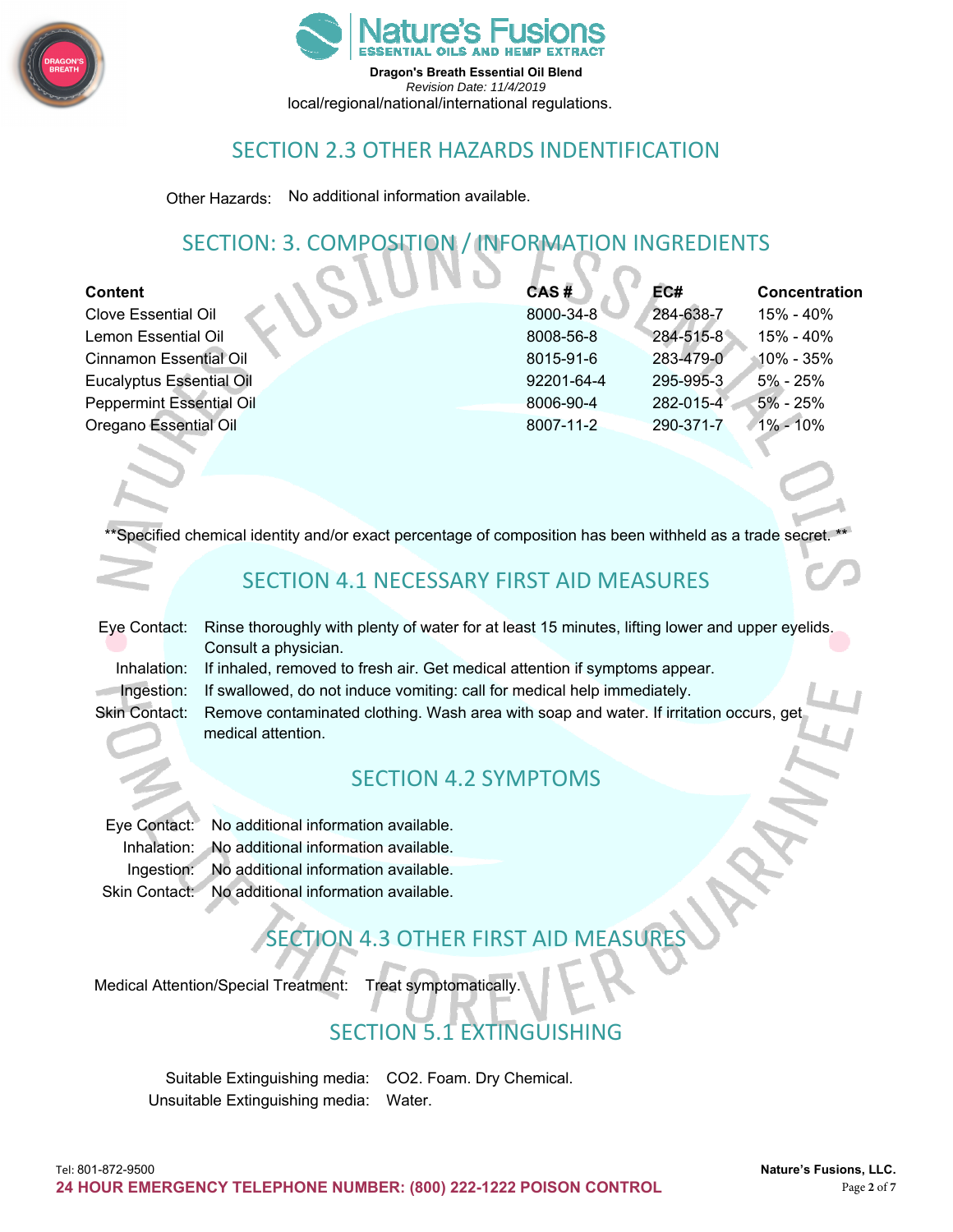



Special Hazards Arising from Chemical: This product is flammable & vapors may travel some distance and flash back if ignited. May produce toxic fumes of carbon monoxide and/or carbon dioxide and hydrocarbons if burning.

### SECTION 5.3 FIRE FIGHTING MEASURES

Firefighter Instructions: Incipient fire responders should wear eye protection. Structural fire fighters must wear self-contained breathing apparatus and full protective equipment. Isolate materials not yet involved in the fire and protect personnel. Move containers from fire area if this can be done without risk; otherwise keep containers cool with carefully applied water spray/mist. If possible, prevent runoff water from entering storm drains, bodies of water or other environmentally sensitive areas.

Protection during firefighting: As in any fire, wear self-contained breathing apparatus pressuredeman, MSHA/NIOSH (approved or equivalent) and full protective gear.

### SECTION 6.1 ACCIDENTAL RELEASE MEASURES

Personal Precautions: Use personal protective equipment. Evacuate personnel to safe

areas. Keep people away from and upwind of spill/leak. Remove all sources of ignition. Pay attention to flashback. Take precautionary measures against static discharges. Protective equipment: Wear respirator, gloves, and eye protection. Environmental Precautions: Prevent run-off into drains and waterways. Decontaminate area thoroughly. Do not mix with wastes from other materials. Dispose of in accordance with applicable Federal, State and Local procedures.

## SECTION 6.2 ACCIDENTAL RELEASE CLEANING MEASURES

Methods and Material for Cleaning Up: Take up liquid spill into absorbent material. Notify authorities if product enters sewers or public waters. Dispose of materials or solid residues at an authorized site.

## SECTION 7.1 PRECAUTIONS FOR HANDLING

Precautions for handling: Wear gloves and eye protection. Avoid inhalation and contact with skin and eyes. Follow good manufacturing practices for housekeeping and personal hygiene. Wash any exposed skin immediately after any chemical contact, before breaks, and meals and at the end of each work period. Contaminated clothing and shoes should be thoroughly cleaned before re-use. May be irritating to the skin and eyes.

#### SECTION 7.2 CONDITIONS FOR SAFE STORAGE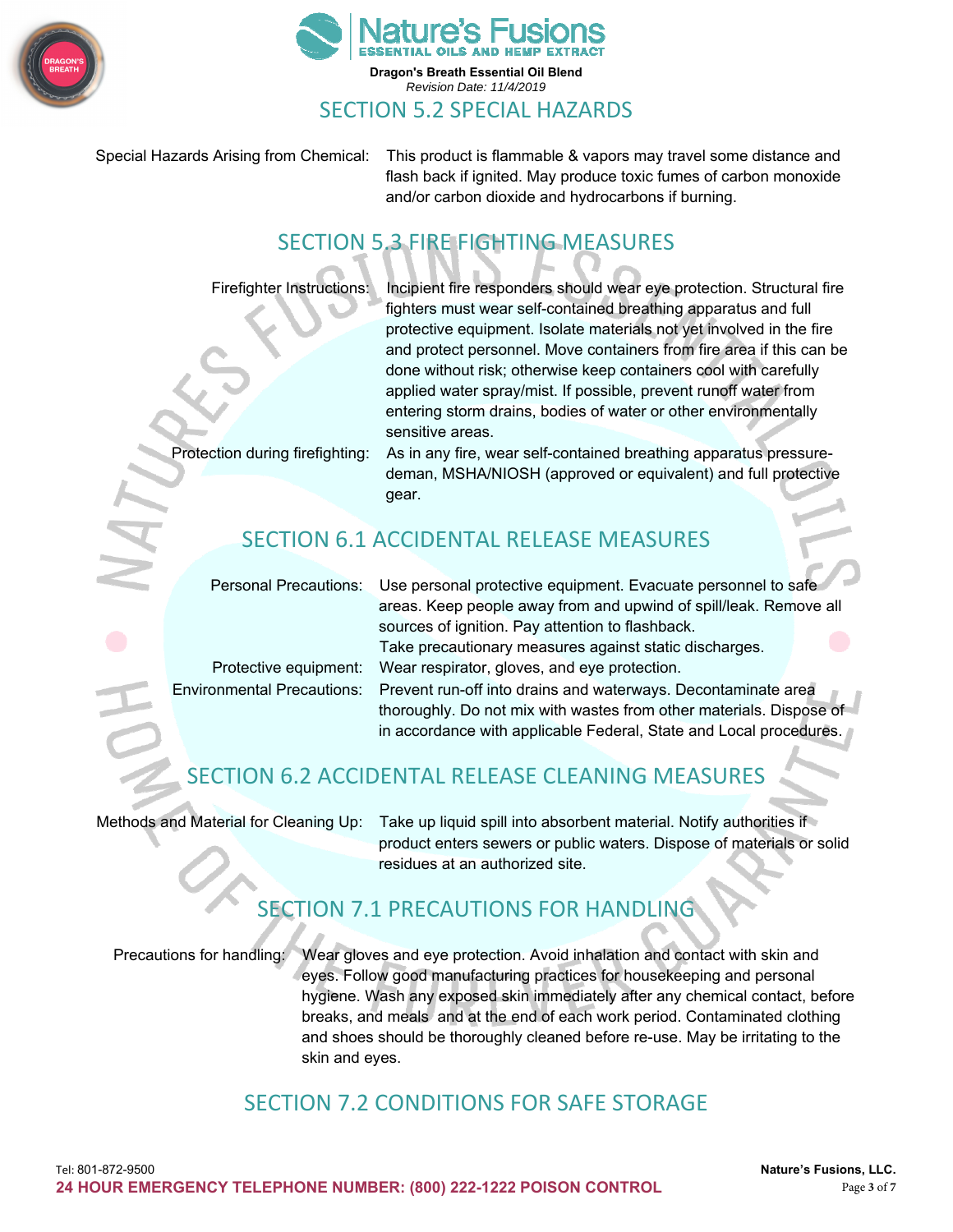



**Dragon's Breath Essential Oil Blend** 

*Revision Date: 11/4/2019*  Conditions for safe storage: It is recommended that this material be stored in a cool, dry, well ventilated area, in tightly sealed, full containers. Keep receptacle tightly sealed.

#### SECTION 8.1 EXPOSURE AND ENGINEERING CONTROLS

PEL, ACGIH, TLV exposure limit: No additional information available. Appropriate engineering controls: Showers. Eyewash stations. Ventilation systems.

## SECTION 8.2 PERSONAL PROTECTION/EQUIPMENT

|                                | Eye/Face Protection: Tight sealing safety goggles.                                                                                                                                                                                                                                                                                  |
|--------------------------------|-------------------------------------------------------------------------------------------------------------------------------------------------------------------------------------------------------------------------------------------------------------------------------------------------------------------------------------|
| <b>Hand Protection:</b>        | Wear protective gloves.                                                                                                                                                                                                                                                                                                             |
| Skin and Body Protection:      | If skin contact or contamination of clothing is likely, protective clothing<br>should be worn.                                                                                                                                                                                                                                      |
| <b>Respiratory Protection:</b> | If exposure limits are exceeded or irritation is experienced, NIOSH/MSHA<br>approved respiratory protection should be worn. Positive-pressure<br>supplied air respirators may be required for high airborne contaminant<br>concentrations. Respiratory protection must be provided in accordance<br>with current local regulations. |
|                                | Environmental Exposure Control: Avoid release to the environment.                                                                                                                                                                                                                                                                   |

#### SECTION 8.3 ADDITIONAL INFORMATION

Other: Ensure good ventilation of the work station.

#### SECTION 9.1 PHYSICAL PROPERTIES

Appearance: Deep orange to brown liquid. Odor: Spicy with herbaceous and minty undertone. Odor Threshold: No data available. Physical State: Liquid.

SECTION 9.2 CHEMICAL PROPERTIES

VERGN

WHE FO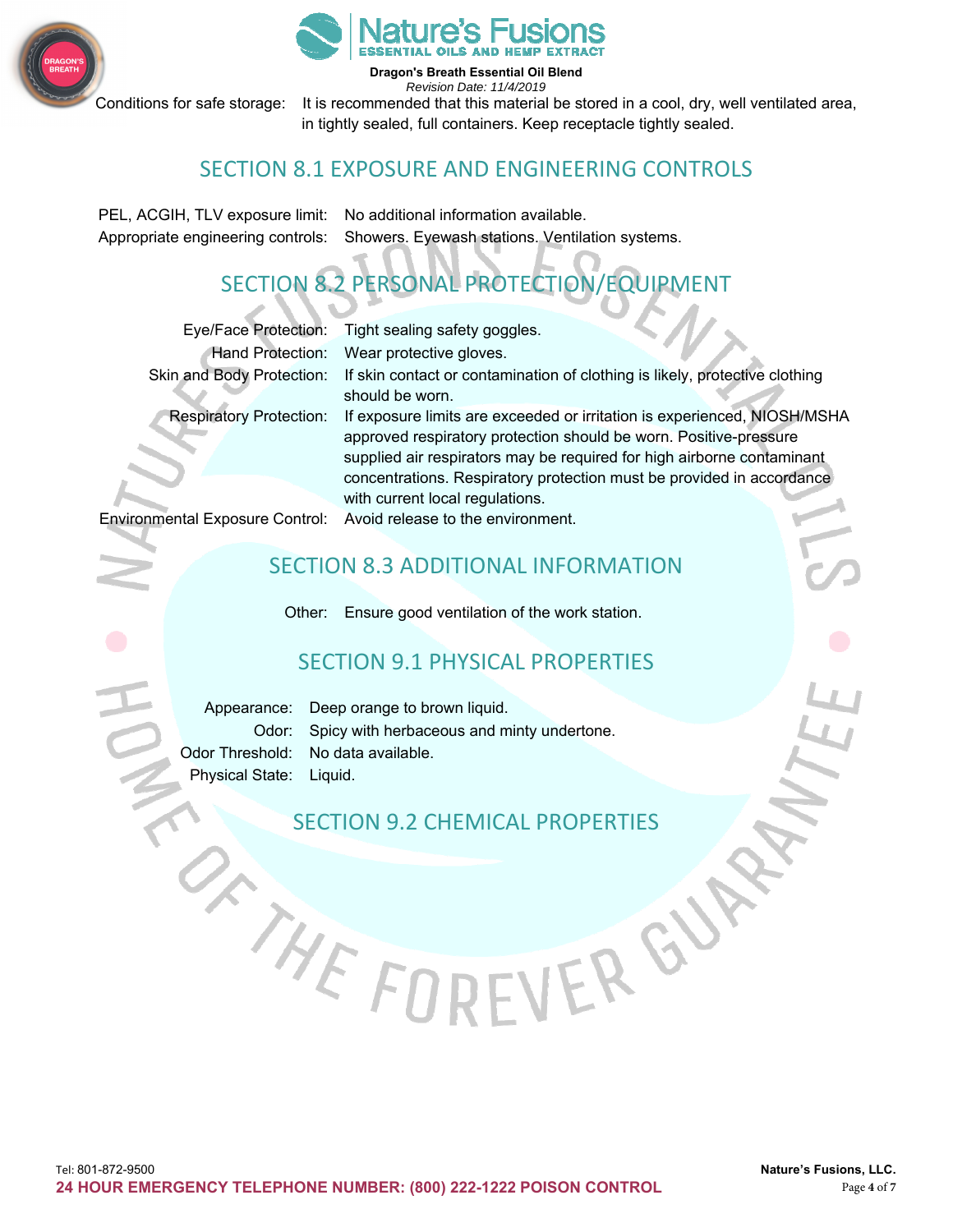



pH: No data available. Melting Point/Freezing Point: No data available. Boiling Point: No data available. Flash Point: 105.6° C Evaporation Rate: No data available. Flammability (solid, gas): No data available. Explosive limits: No data available. Vapor Pressure: No data available. Vapor Density: No data available. Specific Gravity: 0.910 - 1.020 @ 20° C (68° F) Solubility: Soluble in alcohol and oils. Insoluble in water. Partition coefficient: No data available. (n-octanol/water) Autoignition Temp: No data available. Decomposition Temp: No data available. Viscosity: No data available.

#### SECTION 10. STABILITY AND REACTIVITY

Reactivity: The product is non-reactive under normal conditions of use, storage and transport. Chemical Stability: Stable under normal conditions.

Hazardous Reactions: Formation of explosive gas mixture with air possible. In case of unpropitious storing conditions (air admission, heat accumulation) self ignition is possible for moistened solids (e.g. cloth, pulp, filter panels, binder). Incompatible Materials: Strong oxidizing or reducing agents. Protect from air.

Hazardous Combustion Carbon oxides and hydrocarbons. or Decomposition Products:

## SECTION 11.1 ROUTES OF EXPOSURE

Inhalation: Potential irritant. Over-exposure at high levels may result in mucous membrane irritation of the nose and throat with coughing.

Skin Contact: Irritant to skin and to mucous membranes.

Eye Contact: Severe irritant. May cause redness, irritation or edema.

Ingestion: May be harmful if swallowed. May result in allergic dermatitis, hallucination, ataxia, diarrhea, central nervous system depression, sleep or coma.

## SECTION 11.2 RELATED SYMPTON

Inhalation: Refer to section 4.2 Skin Contact: Refer to section 4.2 Eye Contact: Refer to section 4.2 Ingestion: Refer to section 4.2

#### SECTION 11.3 OTHER TOXICOLOGICAL INFORMATION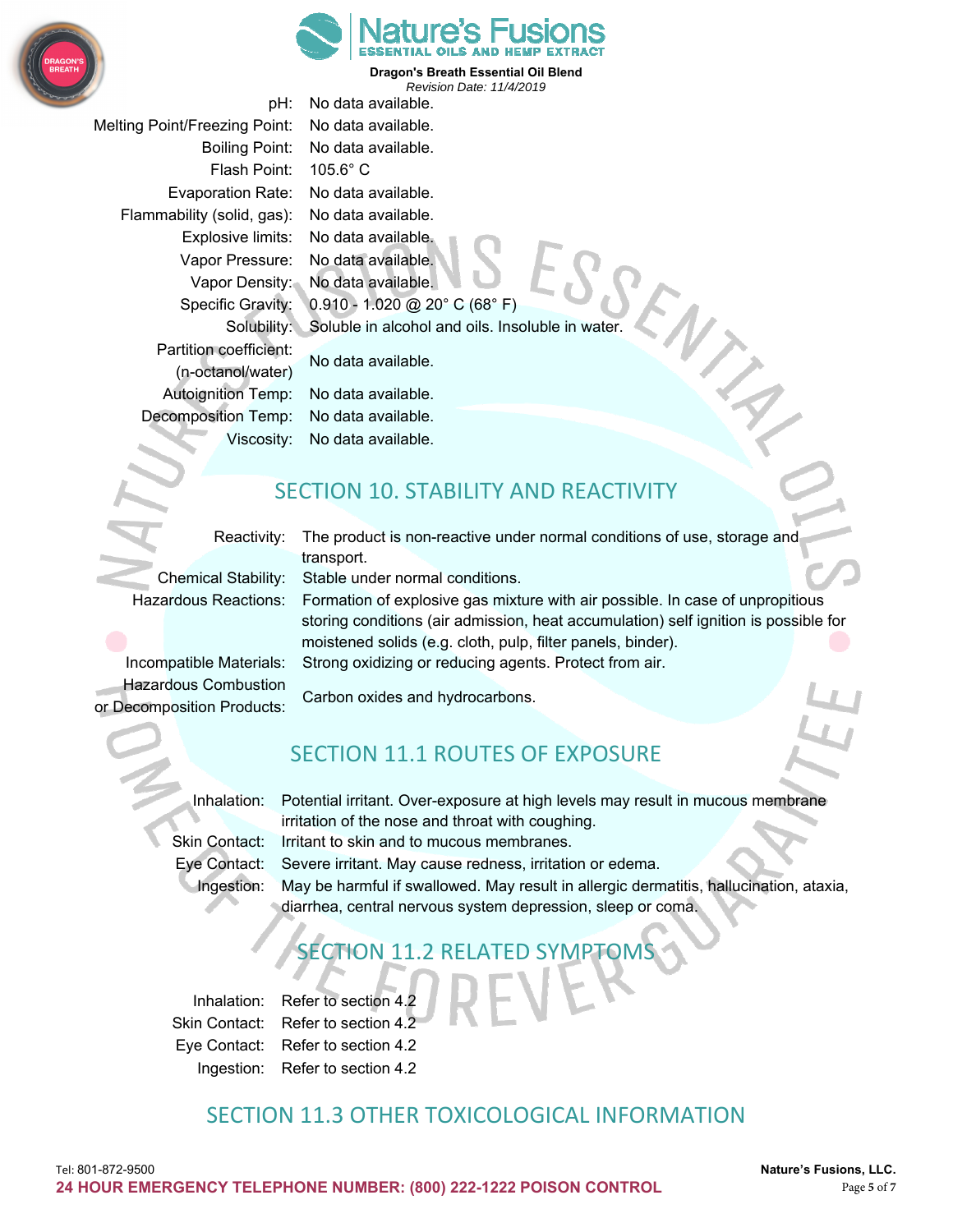



Delayed/Chronic Effects: May cause allergic reactions on skin, may result in difficulty breathing. Toxicity: No additional information available. Carcinogenic: Not Carcinogenic.

#### SECTION 12.1 ECOLOGICAL INFORMATION

Bio-accumulative: No additional information available.

Eco-toxicity: Toxic to aquatic organisms, may cause long-term adverse effects environment. Avoid any pollution of ground, surface or underground water. Persistence and Degradability: No additional information available.

Mobility in Soil: No additional information available.

## **SECTION 12.2 OTHER ECOLOGICAL INFORMATION**

Other Adverse Effects: Very toxic to aquatic organism, may cause long term adverse effects in the aquatic enviroment.

## SECTION 13. DISPOSAL CONSIDERATION

Waste Disposal Method: Recycling is preferred to disposal and burning. If

not be disposed together with household garbage. Do not allow product to reach sewage system. Contaminated Packaging Disposal Method: Empty contaminated packaging thoroughly. They may be recycled after thorough and proper cleaning. Packaging that may not be cleansed are to be disposed of in the same manner as the product. Moistened solids (e.g. cloth, pulp, filter panels, binder) can be burnt after consulting with the waste disposal facility operator and the pertinent authorities and adhering to the necessary technical regulations.

recycling is not possible, dispose in accordance with federal, state and local environmental regulations. Must

#### SECTION 14. TRANSPORT INFORMATION

DOT Shipping (Land): Not Regulated IATA Shipping (Air): Not Regulated IMDG Shipping (Boat): Not Regulated  $UN#$ Hazard Class: Packaging Group:

Proper Shipping Name: Not Regulated/Non Hazardous Substance

## SECTION 15. REGULATORY INFORMATION